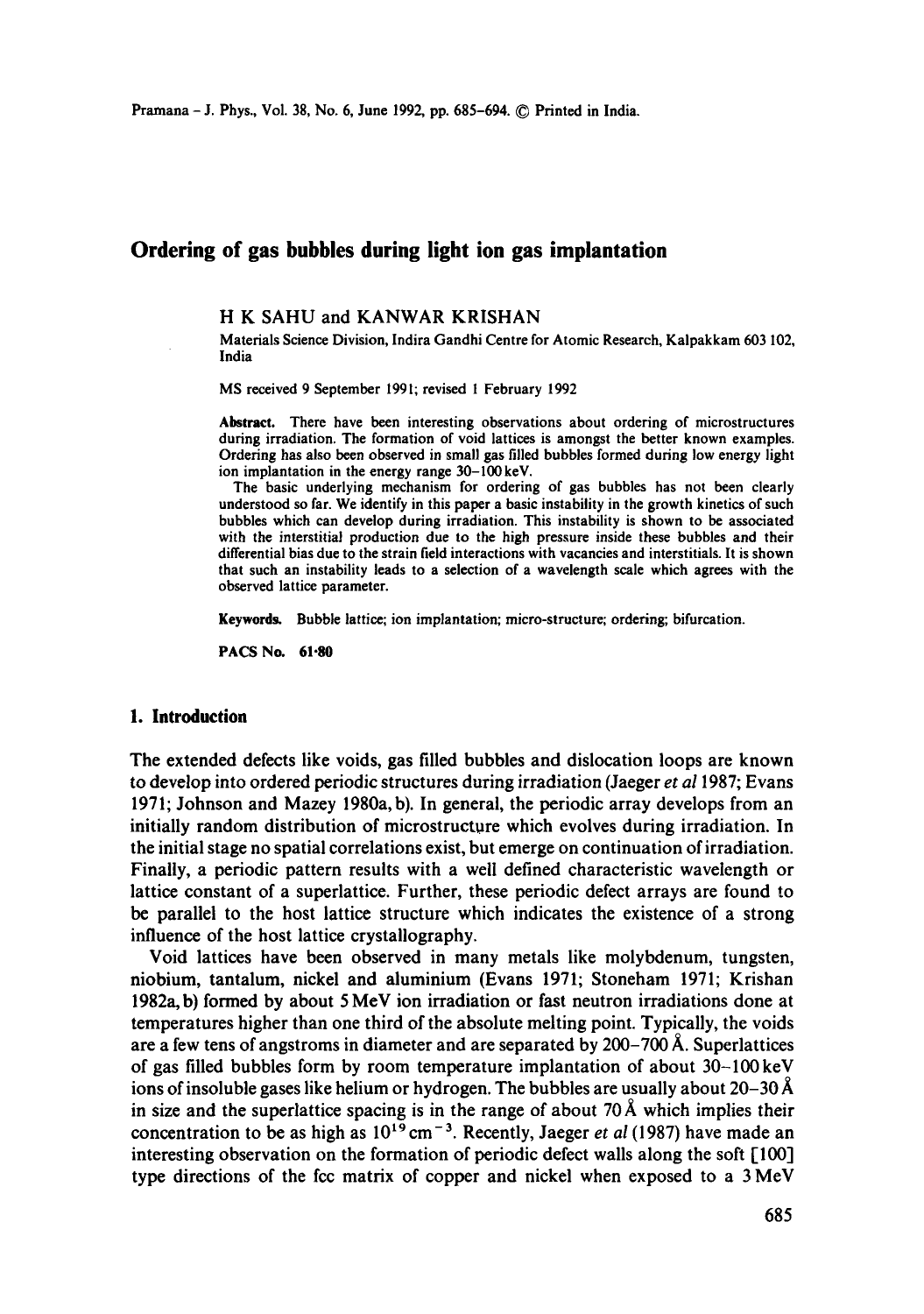proton beam at room temperature. On further analysis they found these walls to consist of point defect dusters like stacking fault tetrahedra and (vacancy) dislocation loops of about 300 Å diameter and the superlattice spacing observed was about 600 Å.

Although several attempts have been made to explain the ordering of the extended defects, the basic understanding is far from complete. Malen and Bullough (1971) have attempted to solve the problem of void lattice formation by assuming the major interaction between voids to arise from the elastic strain field around them. Following Willis and Bullough (1969), they have used the information that the cubic anisotropy of the host lattice elasticity leads to the stability of the void lattice. Starting from the same basic model Stoneham (1971) has computed the total energy of the void lattice. The host lattice structure is naturally taken into account in his analysis and the superlattice parallel to the host lattice turns out to be stable. They have pointed out that correcting the possible deficiencies in their calculation would improve the numerical results on the stability of the void lattices. More recently Dubinko *et al*  (1989), Dubinko (1991) have given models for void and bubble lattice formation based on elastically induced directional absorption of point defects by self-interstitial dislocation loops. Since the loops can glide only along specific crystallographic directions the model quite naturally leads to an ordered lattice with the correct crystallographic symmetry.

However, another important aspect of the phenomenon which is not dealt with in these studies is the evolution of the periodic array from the initial random distribution. Krishan (1980, 1982a, b) has explained the emergence of this spatial order on the basis of non-equilibrium phase transition where the kinetics of the point defects coupled with their interaction with the microstructure, and in particular the vacancy loops produced from cascades, is responsible for such a phenomenon. In the case of bubble lattices, the 30-100keV light ion irradiations do not produce any cascades and hence vacancy loops which played a crucial role in the theoretical model for void ordering are, however, absent. The objective of this paper is to show that the over-pressurized bubbles in fact result in an equivalent coupling as in the case of vacancy loops. This gives rise to an instability which leads to a bifurcation from a random to a periodic structure. The parametres responsible for this instability will be identified and it will be shown that the typical wavelength of the periodic structure is consistent with the observed lattice parameter. A simple form of the model is presented to explicitly bring out the main behaviour of the instability. However, since we will be dealing with the homogeneous rate equations, the question of crystallographic symmetry will not be dealt with in this paper.

#### **2. Rate equations for bubble growth**

During the implantation the concentration  $c<sub>g</sub>$  of the implanted gas atoms keeps increasing; concurrently the concentration  $c<sub>v</sub>$  of vacancies and  $c<sub>i</sub>$  of the interstitials also change continuously. The interaction of these irradiation produced point defects leads to the formation of bubbles due to agglomeration. Once the microstructure develops, it acts as a sink for the point defects and influences the evolution of the defect concentrations. Using the homogeneous rate theory the time evolution of  $c<sub>v</sub>$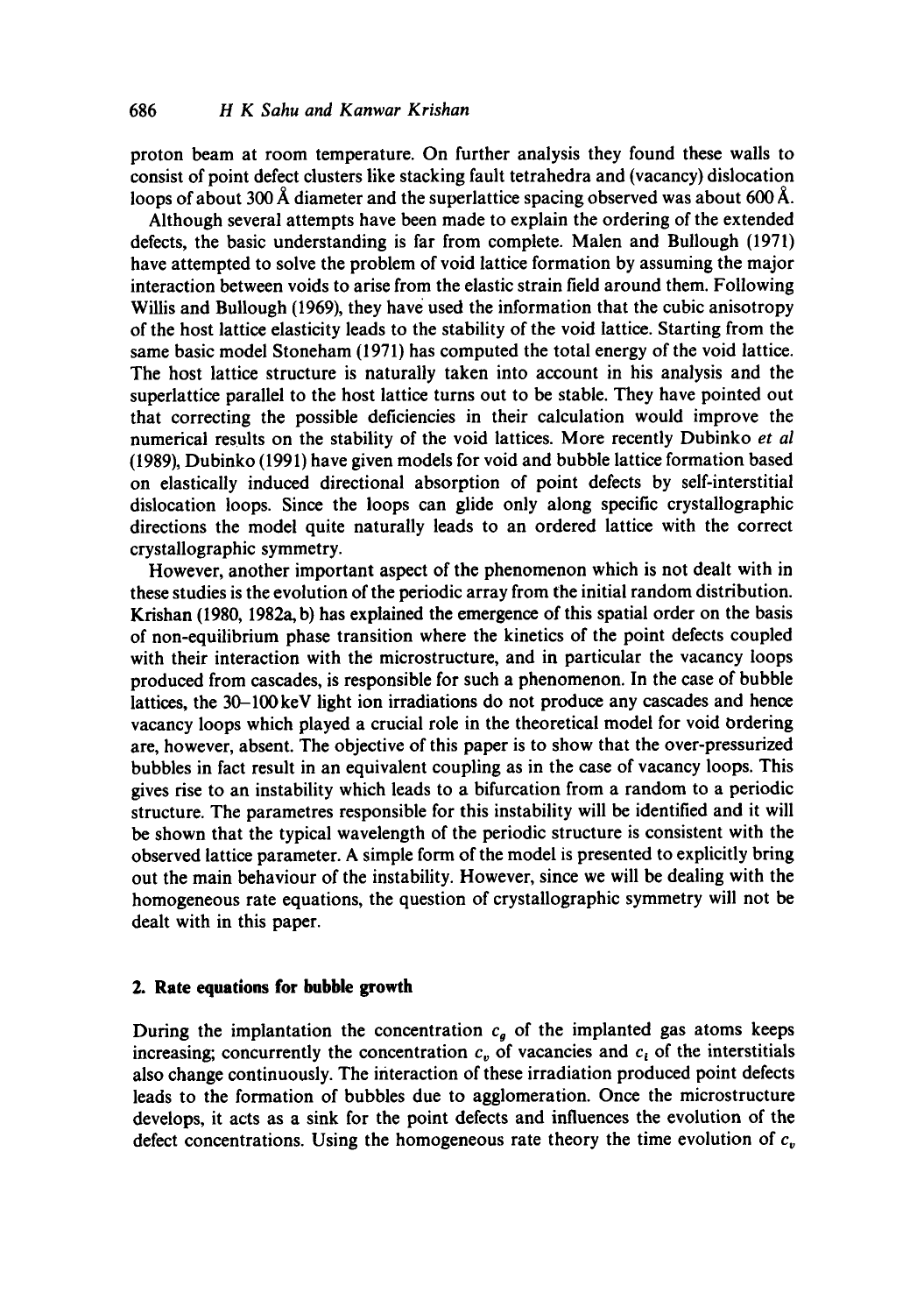can be written as

$$
\frac{dc_v}{dt} = K - D_v \rho c_v + D_v \nabla^2 c_v \tag{1}
$$

where  $K$  represents the rate of vacancy production due to displacement damage by the implanted ions,  $D_n$ , the vacancy diffusion coefficient and  $\rho$  the bubble sink strength which is written (Brailsford and Bullough 1972; Rauh *et al* 1981) as  $4\pi Nr$  in terms of the average bubble radius r and the number density N of the bubbles. In (1) the second term refers to the rate at which vacancies are lost to the bubbles and are gained by diffusion according to the last term. Similar consideration for the interstitial concentration  $c_i$  leads to

$$
\frac{dc_i}{dt} = K(1 + \varepsilon) - ZD_i\rho c_i + D_i \nabla^2 c_i.
$$
 (2)

Here the two important parameters introduced are  $\varepsilon$ , the fraction of interstitials produced due to emission from the over-pressurized bubbles and Z, the preference of the bubbles for absorptions of interstitials over vacancies. The sink bias Z and the emission rate  $\varepsilon$  both depend on the internal gas pressures P in the bubbles and form an important aspect of the present theoretical model. We will give a detailed evaluation of these parameters in §4. The interstitial diffusion coefficient is given by  $D_i$ . On the other hand, the gas pressure  $P$  arises from the gas concentration build up at a rate

$$
\frac{dc_g}{dt} = K_g - D_g \rho c_g + D_g \nabla^2 c_g \tag{3}
$$

where the different quantities with subscript ' $g$ ' refer to the gas atoms. This equation gives the kinetics of gas concentration in the matrix. A portion  $D_q \rho c_q$  enters the bubbles contributing to the gas pressure build up in the cavities which in turn influences the value of Z and  $\epsilon$  as will be modelled in §4. The quantity  $D_q \rho c_g$  contributes to the gas pressure build up in the bubbles which in turn influences the values of Z and  $\varepsilon$ as a second order effect. The above equation is coupled to the earlier equations only through these variables. For the purpose of the present problem involving the late stages of bubble growth, when Z and  $\varepsilon$  almost saturate, we treat them as constant parameters evaluated in the steady state.

We now turn to the equation for the bubble growth. The bubbles grow by absorbing vacancies and shrink by absorbing interstitials as may be seen in the rate equation

$$
\frac{\mathrm{d}q}{\mathrm{d}t} = D_v \rho c_v - Z D_i \rho c_i + \varepsilon K \tag{4}
$$

written for the total bubble volume fraction  $q = 4\pi N r^3/3$ .

#### **3. Stability analysis**

We now carry out a stability analysis of the rate equations (1), (2) and (4). Let  $c_{\nu 0}$ ,  $c_{i0}$ ,  $q_0$  (and  $\rho_0$ ) be the steady state (fixed point) values of these quantities obtained by setting the respective rates equal to zero. We now seek a solution in the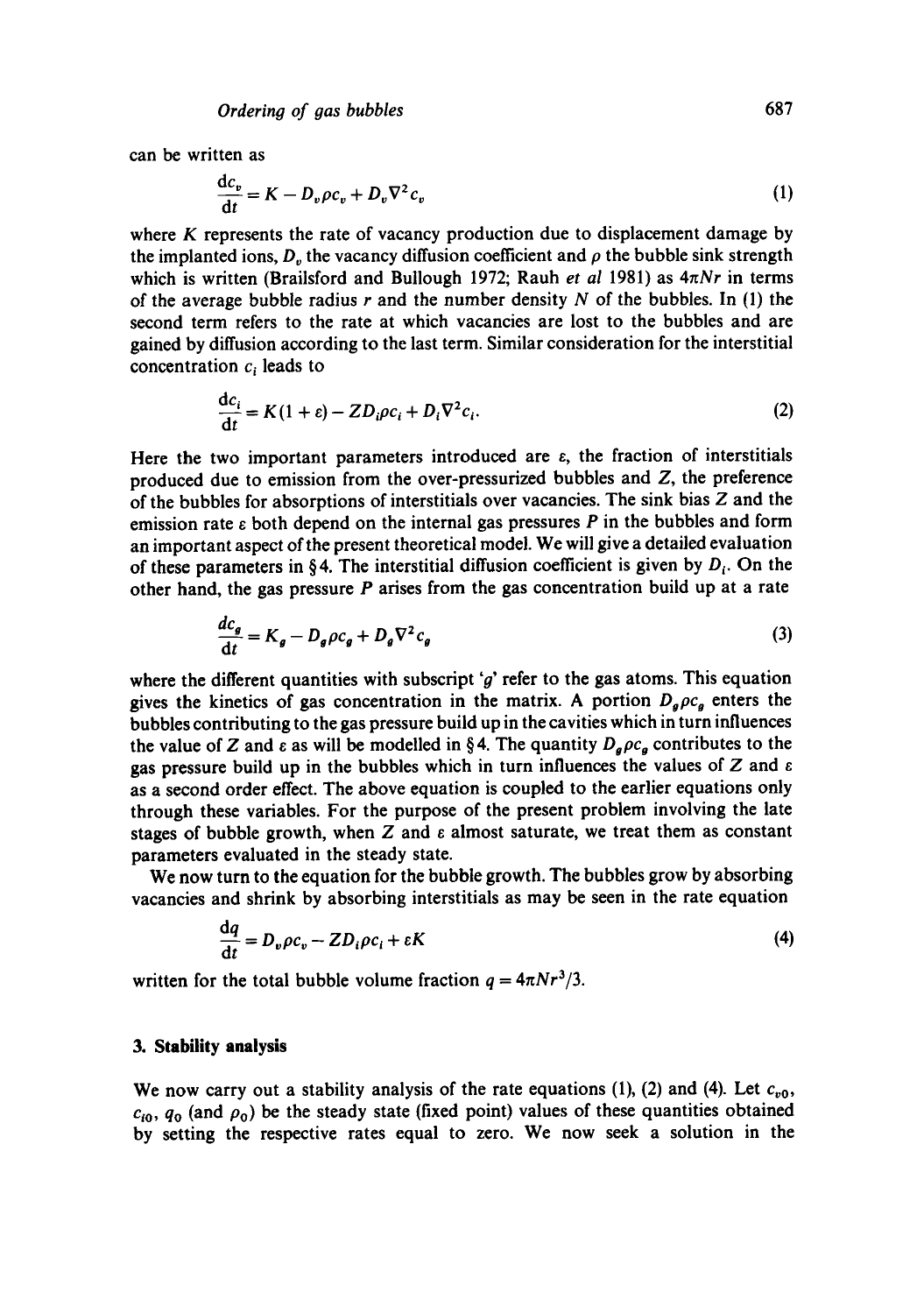neighbourhood of the fixed point  $(c_{v0}, c_{i0}, q_0)$ . Let  $\delta c_v$ ,  $\delta c_i$  and  $\delta q$  be small deviations from the fixed point. Substituting these variables in the rate equations and taking the Fourier transform

$$
\delta c_v(r) = \int \delta C_v(k) \exp(ik \cdot r) d^3k \tag{5}
$$

etc., we rewrite the rate equations in terms of the Fourier components represented by the respective capital symbols. With this, the rate equations become

$$
\frac{\mathrm{d}\delta C_v}{\mathrm{d}t} = -D_v(\rho_0 + k^2)\delta C_v - D_v C_{v0}\delta\rho,\tag{6a}
$$

$$
\frac{\mathrm{d}\delta C_i}{\mathrm{d}t} = -D_i (Z\rho_0 + k^2) \delta C_i - D_i C_{i0} \delta \rho, \tag{6b}
$$

$$
\frac{\mathrm{d}\delta Q}{\mathrm{d}t} = D_v \delta C_v \rho_0 - Z D_i \rho_0 \delta C_i + (D_v C_{v0} - Z D_i C_{i0}).\tag{6c}
$$

Here  $\delta C_v$  and  $\delta C_i$  correspond to the fast diffusing species and therefore can be adiabatically eliminated from the above equations. This approach is consistent with the fact that the rates associated with these variables rapidly approach zero. Setting the rates in (6a) and (6b) equal to zero we obtain  $\delta C_v$  and  $\delta C_i$  in terms of  $\delta \rho$ . Substituting these results in (6c) and rearranging terms we get

$$
\frac{1}{\delta \rho} \left( \frac{\mathrm{d}\delta Q}{\mathrm{d}t} \right) \equiv R(k) = \frac{k^2 \left[ (Z - 1 - \varepsilon)\rho_0 - \varepsilon k^2 \right]}{\rho_0 (\rho_0 + k^2)(Z\rho_0 + k^2)}.
$$
\n(7)

From the definition of q and  $\rho$  (as given in § 2) we observe that  $\delta q = \rho^2 \delta \rho / 16\pi^2 N^2$ . In the Fourier representation  $\delta Q = \rho_0^2 \delta \rho / 16\pi^2 N^2$  where the steady state sink strength  $\rho_0$  has been used. Substituting this in (7) and on integrating we obtain

$$
Q(k,t) = \delta Q(k,0) \exp\bigg(\frac{16\pi^2 N^2}{\rho} R(k) \cdot t\bigg).
$$

Thus the dynamics of  $\delta Q(k, t)$  is determined by the sign of  $R(k)$  and therefore  $R(k)$  is identified as the amplification factor for the mode k. Further, it can be seen that under those irradiation conditions where  $(Z - 1) < \varepsilon$ ,  $(1/\delta \rho)(d\delta Q/dt)$  has a negative value over the range of all real values of  $k$  (which is physically meaningful). This implies that all these Fourier components of the bubble distribution diminish in magnitude with time. So all the modes of the bubble distribution are unstable and the distribution continues to be in the homogeneous state. However, when  $(Z - 1) > \varepsilon$ , there is a range of k between O and  $k_1$  where  $(1/\delta \rho)(d\delta Q/dt)$  is not only positive but also passes through a maximum at  $k = k_m$  when plotted against  $k^2$ . This is schematically shown in figure 1. This means that all the Fourier components with wave vector  $k$  less than  $k_1$  will grow with time. The values of  $k_1$  and  $k_m$  are given, respectively, by  $R(k) = 0$  leading to

$$
k_1^2 = \left(\frac{Z - 1 - \varepsilon}{\varepsilon}\right) \rho \tag{8}
$$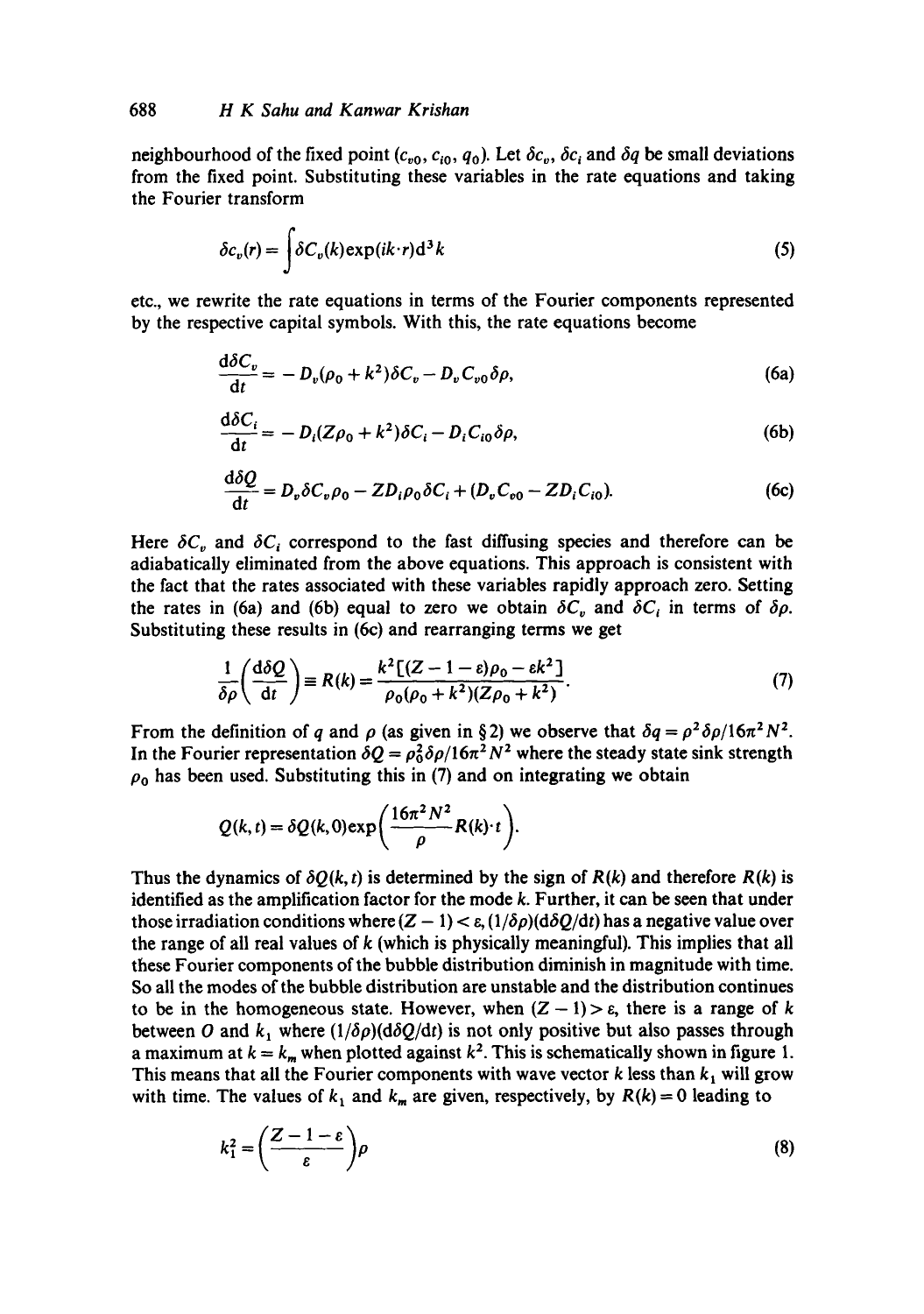

Figure 1. The mode amplification rate  $(1/\delta \rho)(d\delta Q/dt)$  as a function of the wave vector k for the condition (a)  $(Z - 1) > \varepsilon$  and (b)  $(Z - 1) < \varepsilon$ .

and

$$
\frac{\partial K(\kappa)}{\partial (k^2)} = 0 \text{ leading to}
$$
\n
$$
k_m^2 = \frac{\sigma Z - \sigma - \varepsilon}{\varepsilon Z + Z - \varepsilon}
$$
\n(9)

where  $\sigma = [(\varepsilon + 1)/Z]^{1/2}$ . The negative value of  $R(k)$  implies that the amplitude of the other components of the initial distribution with  $k > k_1$  will diminish as the irradiation continues. It may be noted that the mode with  $k = k_m$  will grow fastest and therefore, this mode will emerge as the dominant mode to eventually manifest as the superlattice structure with a periodicity (or lattice constant)  $A_0$  given by

$$
A_0 = \frac{2\pi}{k_m}.\tag{10}
$$

Such a supeflattice will appear amidst a more or less diffuse background of bubble distribution arising from the modes having k values different from  $k_m$ . The eventual superlattice structure is characterized by the lattice constant  $A_0$  which is a function of the kinetic parameters  $\varepsilon$  and Z. As has already been discussed,  $\varepsilon$  and Z control the coupled kinetics represented by  $(1)$ ,  $(2)$  and  $(4)$  and affects a bifurcation depending on whether  $(Z - 1)$  is less than or greater than  $\varepsilon$ .

# **4. The model for**  $\varepsilon$  **and**  $Z$

As discussed in the previous section, the vacancies and the interstitials produced during irradiation by atomic displacement are responsible for the development of the bubbles. When the bubbles become over-pressurized with the implanted gas atoms the elastic strain energy favours emission of interstitials at a rate  $K_{\epsilon}$  as represented in (2). Similarly, the different manner in which the vacancies and the interstitials interact with the bubbles is reflected in the bias factors  $Z_{\nu}$  and  $Z_{\nu}$ . The relative bias factor Z of the interstitials over the vacancies used in the (2) above is given by  $Z_i/Z_i$ .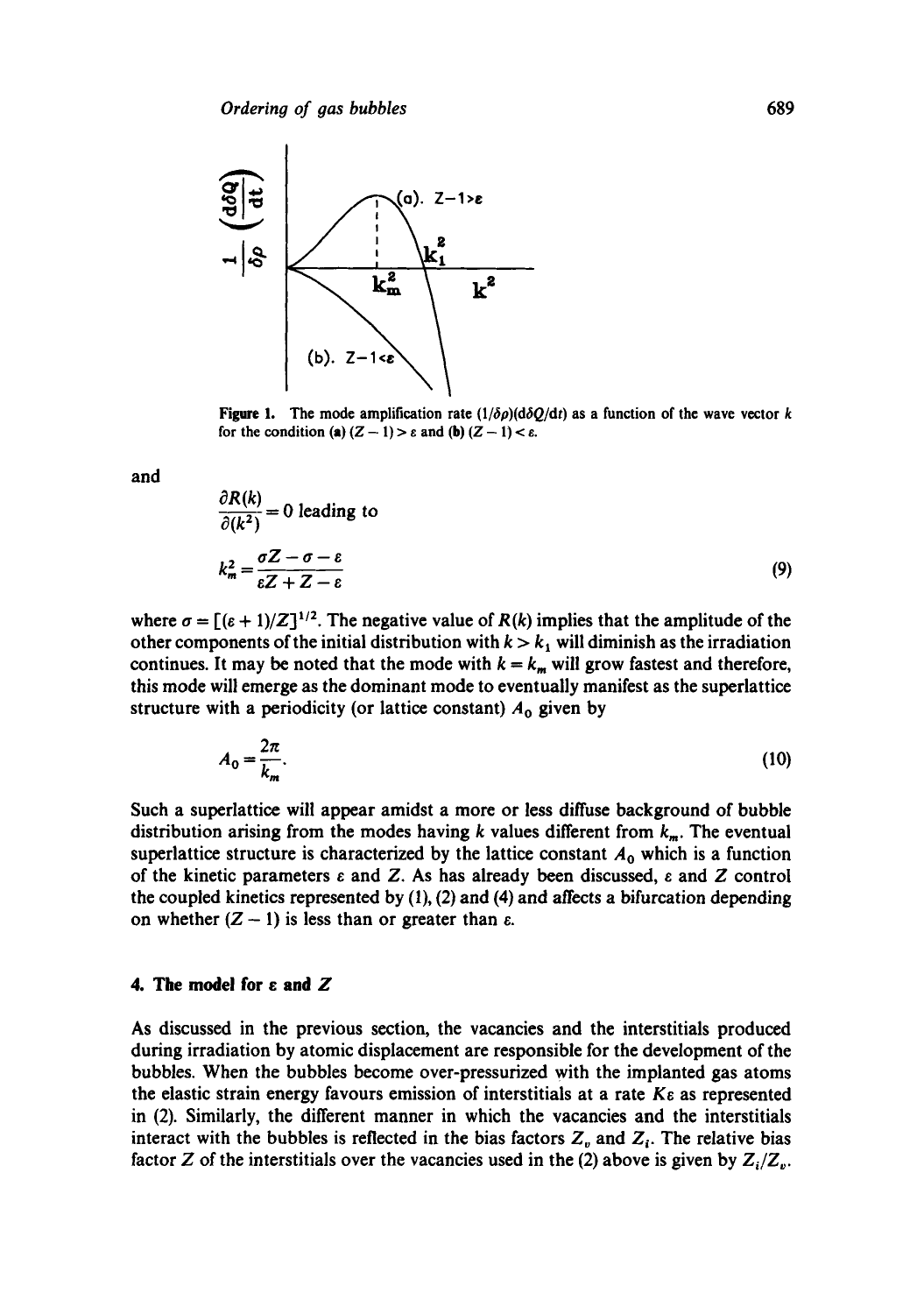The parameters  $\varepsilon$  and  $Z$  are unfortunately not amenable to direct experimental measurement; they have therefore to be modelled. In this section we present a model for estimating these parameters from basic considerations of the physical processes associated with the formation and growth of the bubbles.

# *4.1 Evaluation of e*

A typical bubble is essentially a cluster of  $n<sub>n</sub>$  vacancies containing  $n<sub>a</sub>$  number of gas atoms at a pressure P. So, a triad  $(n_v, n_o, P)$  may therefore be employed to denote such a bubble. The volume of such a bubble, assumed to be spherical is given by

$$
V(n_v) = n_v \Omega = \frac{4\pi}{3} r_1^3
$$
 (11)

where  $\Omega$  is the atomic volume and  $r_1$  is the radius of the bubble. The surface energy of this bubble is

$$
\Gamma_1 = S(n_v) \cdot \gamma = 4\pi r_1^2 \gamma \tag{12}
$$

here S is the surface area of the bubble and  $\gamma$  is the surface energy of the material. We assume that on acquisition of  $~\tilde{n}$  number of additional gas atoms the bubble is over-pressurized to  $P + \delta P$ . This may be represented by the reaction

$$
(n_v, n_a, P) + \tilde{n} \rightarrow (n_v, n_a + \tilde{n}, P + \delta P). \tag{13a}
$$

Let such an over-pressure be just sufficient to emit an interstitial. Thus, the over-pressurized bubble further transforms to a bigger bubble by emitting an interstitial (i) through the reaction

$$
(n_v, n_a + \tilde{n}, P + \delta P) \rightarrow (n_v + 1, n_a + \tilde{n}, P) + i. \tag{13b}
$$

The volume and surface energy of the bubble after growth are

$$
V(n_v + 1) = V(n_v) + \Omega = \frac{4\pi}{3}r_2^3
$$
 (14)

and

$$
\Gamma_2 = \Gamma_1 + \delta \Gamma = 4\pi r_2^2 \gamma \tag{15}
$$

respectively, where  $r_2$  is the radius of this bubble. Now balancing the energies in (13b) one can derive

$$
V(n_v)\delta P = \Omega P + \delta \Gamma + E_i \tag{16}
$$

where  $E_i$  represents the interstitial formation energy. On the other hand, using the simple equation of state  $(PV = RT)$  for the bubbles in different stages represented in (13a) and (13b) one can write

$$
V(n_v)\delta P = \tilde{n}k_B T. \tag{17}
$$

Comparison of (16) and (17) yields

$$
\tilde{n} = \frac{\Omega P + \delta \Gamma + E_i}{k_B T}.
$$
\n(18)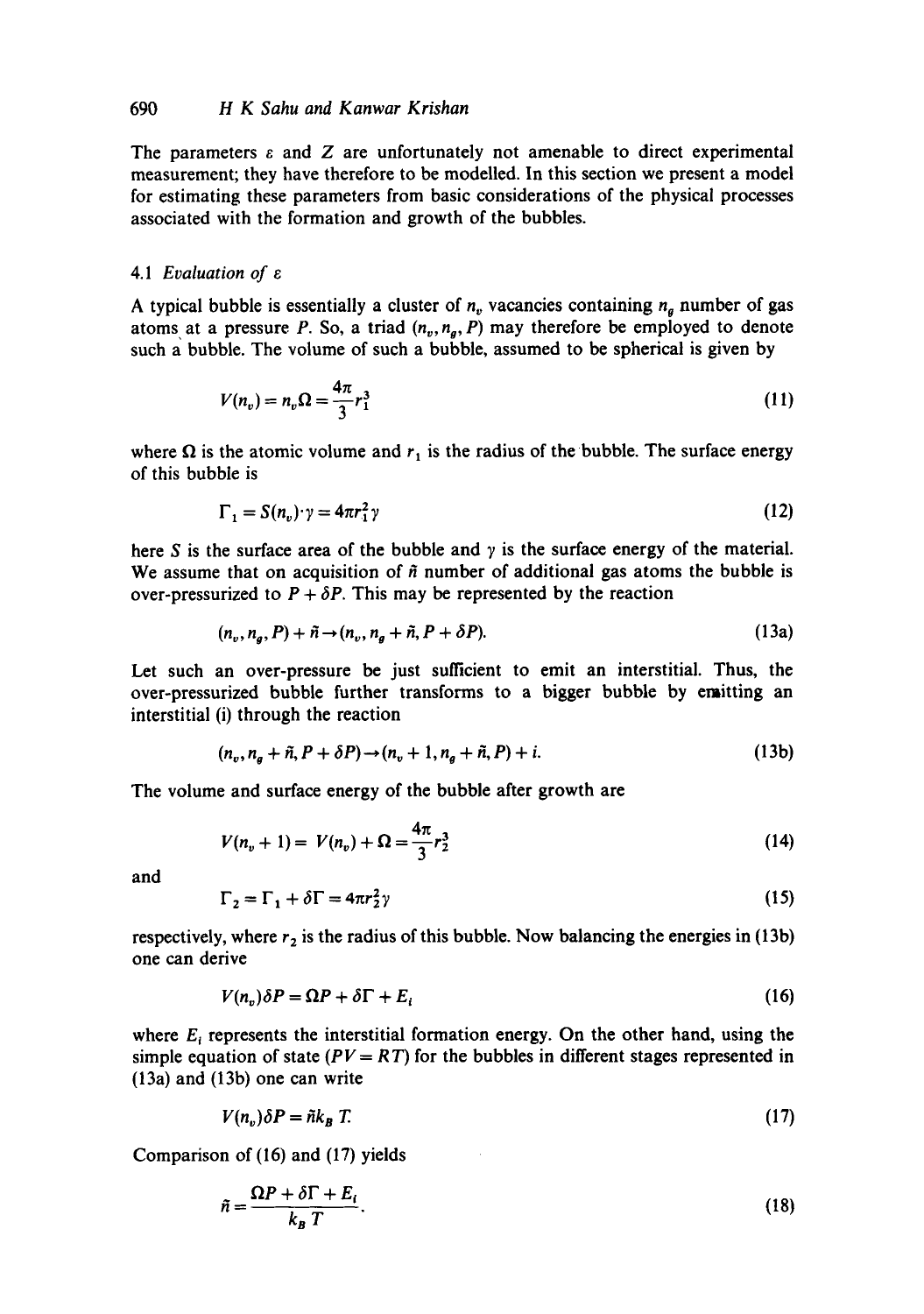In order to make an estimate of the rate at which interstitials are emitted from the bubbles it is useful to connect the rate  $dn_a/dt$  at which a bubble acquires gas, the displacement damage rate K and  $\alpha$  the number of interstitials produced per helium ion incident. This is done by

$$
\frac{\mathrm{d}n_{g}}{\mathrm{d}t} = \frac{K}{\alpha}.\tag{19}
$$

This gives the rate at which gas accumulates inside a bubble. This should be distinguished from (3) which gives the rate of gas accumulation in the matrix. In fact, the term  $D_a$ .  $\rho$ .  $c_a$  appearing in (3) should be equal to  $N(\text{d}n_a/\text{d}t)$ . However, K can be easily estimated from the radiation damage inflicted during ion implantation. Therefore it is convenient to use (19) independent of (3). If all the bubbles are assumed to be of the same size the rate of interstitial emission from the bubbles is given by

$$
K\varepsilon = \frac{\mathrm{d}n_{g}}{\mathrm{d}t}\frac{1}{\tilde{n}}.\tag{20}
$$

Using (18) and (19) in (20) one can write,

$$
\varepsilon = \frac{k_B T}{\alpha (\Omega P + \delta \Gamma + E_i)}.
$$
 (21a)

Now we shall make a numerical estimate of  $\varepsilon$  for a typical experimental situation (Johnson and Mazey 1980a). For the case of 30 keV helium implantation into nickel at 300 K,  $\alpha = 20$  and  $k_B T = 0.025$  eV. For a typical bubble (of radius  $r = 10$  Å) where the gas pressure is about 7 GPa<sup>†</sup>, the value of  $\Omega \times P$  can be estimated to be about 0.47 eV. The value of the surface energy for nickel is about 20 kg/m and this gives  $\delta\Gamma$  = 0.71 eV. Similarly, we take the interstitial formation energy  $E_i = 1.5$  eV. Using these value in (21a),  $\varepsilon$  can be estimated to be

$$
\varepsilon = 4 \times 10^{-4}.
$$
 (21b)

#### 4.2. *The bias factor Z*

The different elastic strain fields around the vacancies and the interstitials lead to different strength of interaction with the extended defects. This has attracted the attention of many investigators. Here we follow Wolfer and Askin (1975) for estimating the individual defect bias factors  $Z_v$  and  $Z_i$ . Ignoring the negligibly small strain field produced around the bubbles, the point defect bias factor  $Z_d$  for the over-pressurized

$$
P = 0.492 \exp(5.15 \times 10^{-23} \cdot n_{\text{He}})
$$

<sup>&</sup>lt;sup>†</sup>Such a value of pressure can be estimated from the high density equation of state (EOS). Evans (1977) has given an empirical isotherm ( $T = 300 \text{ K}$ ) based on the EOS proposed by Rowlinson (1963),

where  $n_{\text{He}}$  is the number of helium atoms per cc and P is in kbar. For a gas density of about 1-2 atoms per vacancy P is estimated to be about 7 GPa.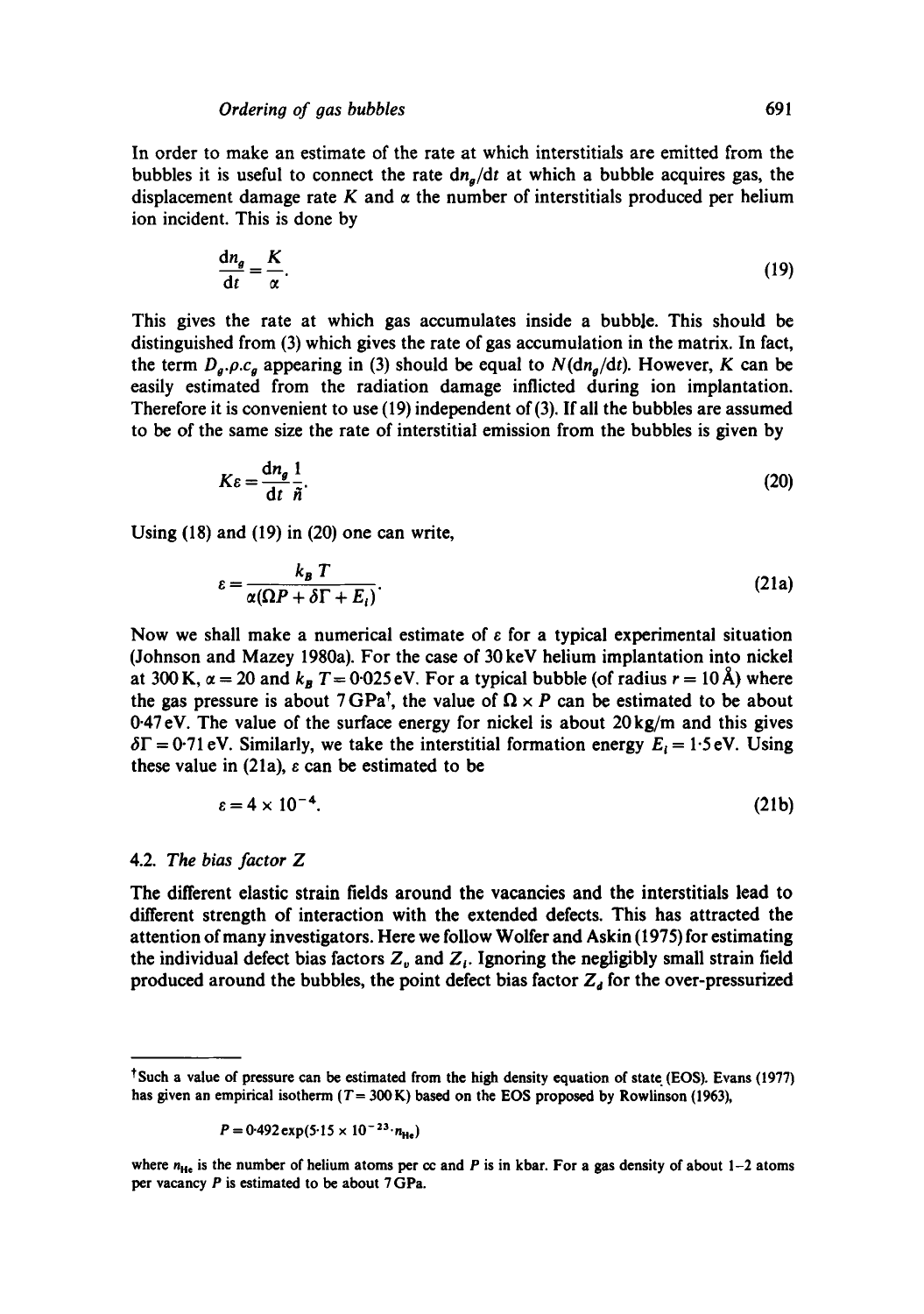bubbles can be written as

$$
Z_d = 1 - \frac{3\mu_d \Delta P^2}{56k_B T G^2}
$$
 (22)

where the subscript d denotes either  $v$  or  $i$  for vacancies or interstitials as the case may be,  $\mu_d$  is the elastic polarizability of the defect d, G is the shear modulus  $(\simeq 10^{10} \text{ kg/m}^2)$  and  $\Delta P = P - (2\gamma/r)$ . Equation (22) implies that the point defect bias factors vary with the pressure inside the bubbles but it can be shown that the pressure sensitivity of  $Z_i$  is considerably higher than that of  $Z_{\nu}$ . For a value of gas pressure of 7 GPa inside a bubble (of radius  $r = 10 \text{ Å}$ ) in nickel (where the surface tension  $\gamma \simeq 20 \text{ kg/m}$ , the over-pressure  $\Delta P \simeq 3 \text{ GPa}$ . The elastic polarizabilities of the primary point defects are in the range of  $\mu_{\nu} \simeq -15 \text{ eV}$  and  $\mu_{\text{i}} \simeq -150 \text{ eV}$ . With these values of the material and defect properties, an estimate of  $Z<sub>d</sub>$  can be made as

$$
Z_v \simeq 1.029\tag{23a}
$$

and

$$
Z_i \simeq 1.290 \tag{23b}
$$

which results in a value of the relative bias factor

$$
Z = \frac{Z_i}{Z_v} = 1.25.
$$
 (24)

This means that the self-interstitials interact with the bubbles about 25% more strongly than the vacancies do. This estimate is a rough first order estimate. For a more correct estimate higher order terms in (22) should also be retained. Under the influence of an external stress field the value of  $Z$  will further get somewhat altered. This is known to give rise to the stress affected swelling in materials irradiated under stress. However, in the present case we consider a stress-free condition where Z has been estimated to be 1-25.

# 4.3 *The superlattice*

The model parameters  $\varepsilon$  and Z used in the rate equations (1) and (2) influence the coupled kinetics of  $c_v$ ,  $c_i$  and q. This leads to the eventual emergence of an ordered pattern of spatial bubble arrangement. The influence of  $\varepsilon$  and  $Z$  on the superlattice parameter  $A_0$  is seen in (9) and (10) above. The model values of  $\varepsilon$  and Z as given by (21b) and (24) are seen to satisfy the condition  $(Z - 1) > \varepsilon$ . Thus the kinetics will lead to a peaking of  $R(k)$  in (7) at  $k = k_m$  as suggested by (9). This involves the sink strength  $\rho$  which is estimated to be  $\rho = 4\pi N r \approx 1.22 \times 10^{14} \text{ cm}^{-2}$ . Now the  $k_m$  can be directly evaluated from (9) and the superlattice constant  $A_0$  from (10). This is estimated to be about 100 Å which is in the same order of magnitude as the experimentally observed value of about  $70 \text{ Å}$ .

# **5. Summary and discussion**

A simple model has been developed to treat the coupled kinetics of the primary defects produced during low energy light gas ion irradiation. The microstructure of gas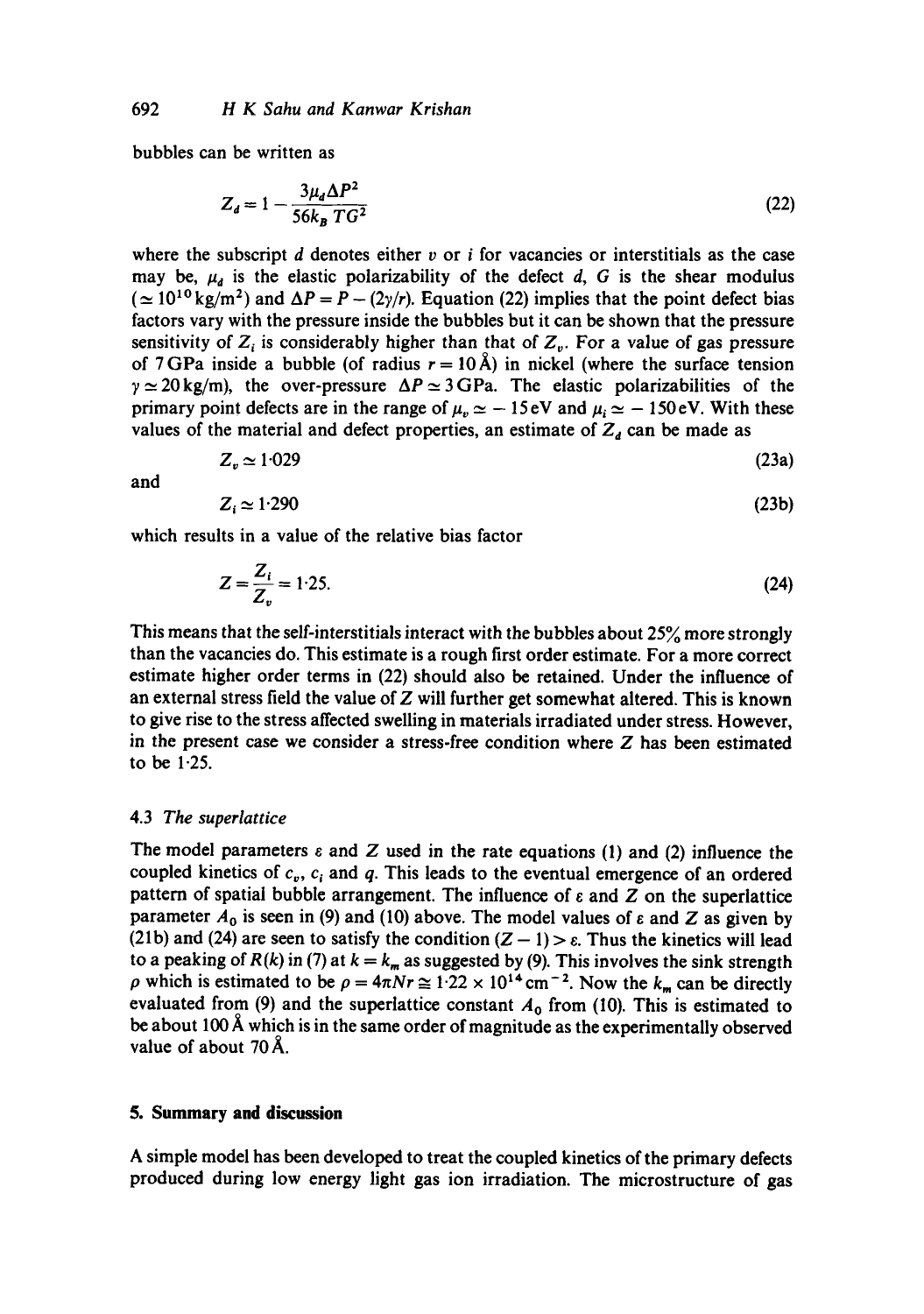bubbles are shown to be differentially biased towards interstitials as compared to the vacancies. Also the bubbles being over-pressurized, they emit interstitials over and above the interstitials produced by displacement damage. Such a system is shown to exhibit a microstructural instability and it bifurcates to an ordered structure. The instability is controlled by the parameters Z and  $\varepsilon$ ; and for  $(Z - 1) > \varepsilon$  the homogeneous state becomes unstable and spatial correlations develop resulting in the emergence of a characteristic wavelength corresponding to the spatially ordered structure.

The basic point defect equations explicitly include diffusion mechanism (and therefore involve the diffusion coefficients  $D<sub>n</sub>$  and  $D<sub>i</sub>$ ). However, the subsequent results such as the amplification factor  $R(k)$  or the superlattice wave vector  $k_m$  do not depend on  $D_n$  or  $D_i$ , showing an insensitivity to the irradiation temperature which is consistent with the experimental observation. Of course, in the actual case there will be other neutral sinks such as grain boundaries or cavities with very low gas pressures (and hence exhibit negligible biasing). In such a case, eqs (1) and (2) get modified to

$$
\frac{dc_v}{dt} = K - D_v(\rho + \rho_n)c_v + D_v\nabla^2 c_v
$$
\n(25)

and

$$
\frac{dc_i}{dt} = K(1+\varepsilon) - D_i(Z\rho + \rho_n)c_i + D_i\nabla^2 c_i
$$
\n(26)

where  $\rho_n$  is the neutral sink strength. However, eq. (4) for the bubble growth rate remains unchanged. This influences the final result of  $k_m$  and the control parameter  $(Z - 1)/\varepsilon$  depends on  $\rho$ . However, for demonstrating the main features of this method, the simple model presented in this paper is sufficient.

Further, it may be noted that the results obtained are isotropic. The superlattice constant  $A_0$  is only an average value and does not indicate the crystallographic relationship of the superlattice with the host lattice. This, however, is to be expected as no structural information about the host lattice has been incorporated into the rate equations. The underlying anisotropy of the host lattice can possibly be incorporated through the tensor forms of the diffusion constants, the interstitial emission fraction  $\varepsilon$  and the bias factor Z. As these parameters are not amenable to direct measurement, they have to be modelled by taking the crystallographic anisotropy into account.

#### **References**

Brailsford A D and Bullough R 1972 *J. Nucl. Mater. 44* 121

Dubinko V I, Tur A V, Turkin A A and Ynoviskii V V 1989 *J. Nucl. Mater*. 161 57

Dubinko V I 1991 *J. Nuct. Mater.* 17g 108

Evans J H 1971 *Nature (London)* 229 403

Evans J H 1977 *Nucl. Mater. 6g* 129

Jaeger W, Erhart P, Schilling W, Dowrschak F, Godall A A and Tsukuda N 1987 *Mater. Sci. Forum*  15-18 881

Johnson P B and Mazey D J 1980a *J. Nucl. Mater.* 91 41

Johnson P B and Mazey D J 1980b J. *Nucl. Mater.* 93-94 721

Krishan K 1980 *Nature (London)* 287 420

Krishan K 1982a *Philos. Mao. A45 401* 

Krishan K 1982b *Radiation Effects 66* 121